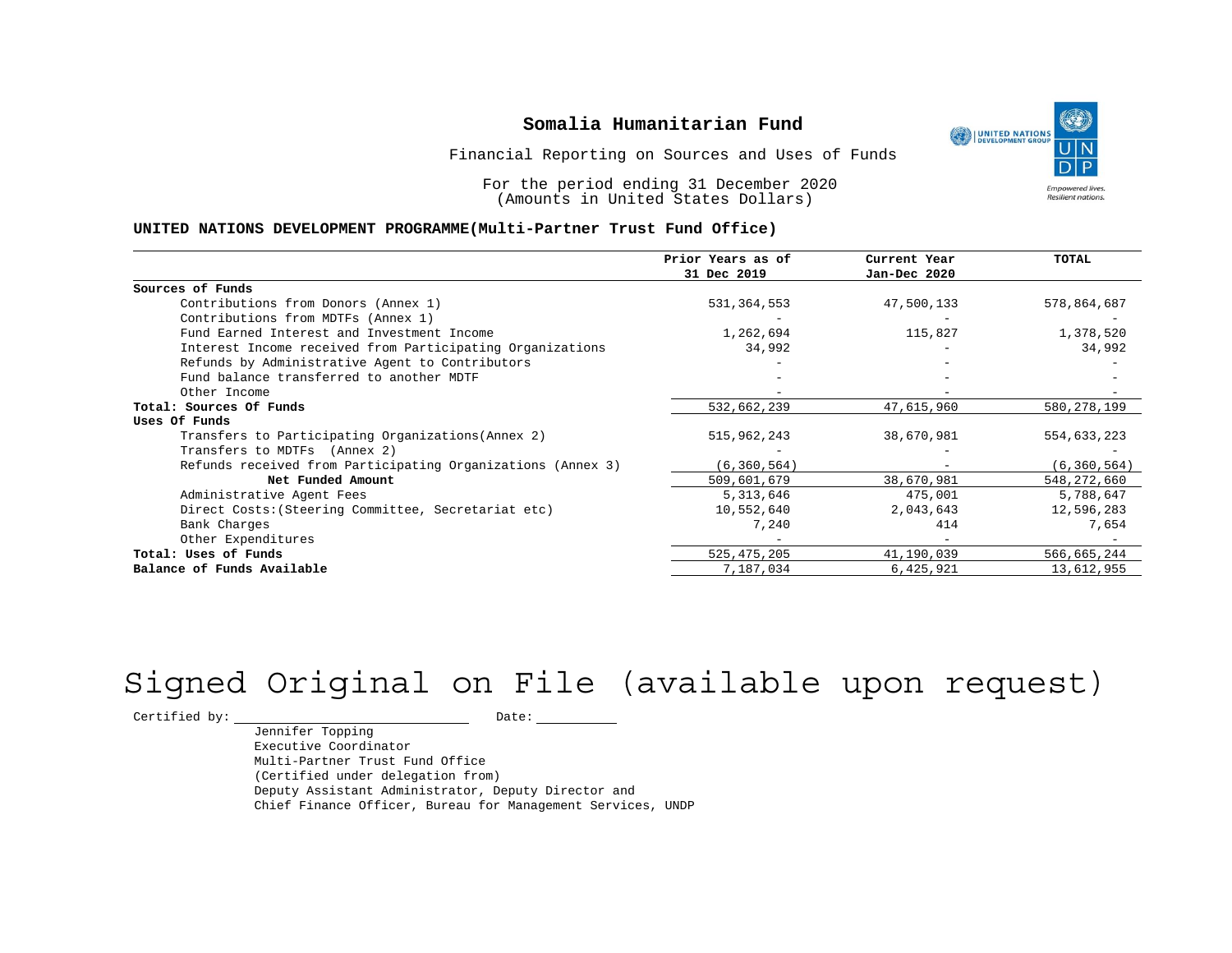

Financial Reporting on Sources and Uses of Funds

For the period ending 31 December 2020 (Amounts in United States Dollars)

### **UNITED NATIONS DEVELOPMENT PROGRAMME(Multi-Partner Trust Fund Office)**

#### **Annex - 1: Contributions**

|                                                       | Prior Years as of | Current Year | TOTAL        |
|-------------------------------------------------------|-------------------|--------------|--------------|
|                                                       | 31 Dec 2019       | Jan-Dec 2020 |              |
| From Contributors                                     |                   |              |              |
| ARAB GULF PROGRAMME FOR UN DEV                        | 25,000            |              | 25,000       |
| African Union                                         | 2,000,000         |              | 2,000,000    |
| Australian Agency for Int'l De                        | 15,942,500        |              | 15,942,500   |
| DEPARTMENT FOR INT'L DEVELOPME                        | 132,947,583       |              | 132,947,583  |
| Foreign, Commonwealth & Dev.Off                       |                   | 4,644,600    | 4,644,600    |
| GOVERNMENT OF AUSTRALIA                               | 25, 142, 138      | 1,306,322    | 26, 448, 460 |
| GOVERNMENT OF AZERBAIJAN                              | 112,500           |              | 112,500      |
| GOVERNMENT OF CANADA                                  | 3,866,756         | 2,507,032    | 6,373,788    |
| GOVERNMENT OF DENMARK                                 | 58, 224, 200      | 2,979,554    | 61,203,754   |
| GOVERNMENT OF FINLAND                                 | 15,174,600        |              | 15,174,600   |
| GOVERNMENT OF GERMANY                                 | 48,771,437        | 16, 149, 152 | 64,920,589   |
| GOVERNMENT OF GUYANA                                  | 75,000            |              | 75,000       |
| GOVERNMENT OF IRELAND                                 | 3,635,376         |              | 3,635,376    |
| GOVERNMENT OF ITALY                                   | 2,618,000         |              | 2,618,000    |
| GOVERNMENT OF NETHERLANDS                             | 57,101,957        | 6,050,849    | 63,152,806   |
| GOVERNMENT OF NORWAY                                  | 36,130,992        | 4,718,937    | 40,849,928   |
| GOVERNMENT OF POLAND                                  | 297,921           |              | 297,921      |
| GOVERNMENT OF REPUBLIC OF KORE                        | 1,000,000         | 300,000      | 1,300,000    |
| GOVERNMENT OF SRI LANKA                               | 1,250             |              | 1,250        |
| GOVERNMENT OF SWITZERLAND                             | 5,860,761         | 2,052,630    | 7,913,391    |
| IRISH AID                                             | 30,736,088        | 3,204,276    | 33,940,364   |
| PRIVATE SECTOR                                        | 10,000            |              | 10,000       |
| SWEDISH INT'L DEVELOPMENT COOP                        | 79,526,505        | 3,563,647    | 83,090,152   |
| GWISS AGY FOR DEVELOPMENT & CO.                       | 12,063-832        |              | 12, 063, 832 |
| on<br>na<br>artarsho dffihel<br>LON F<br>' Aund th⊽πN | File              |              |              |
| Total: Contributions                                  | 531, 364, 553     | 47,500,133   | 578,864,687  |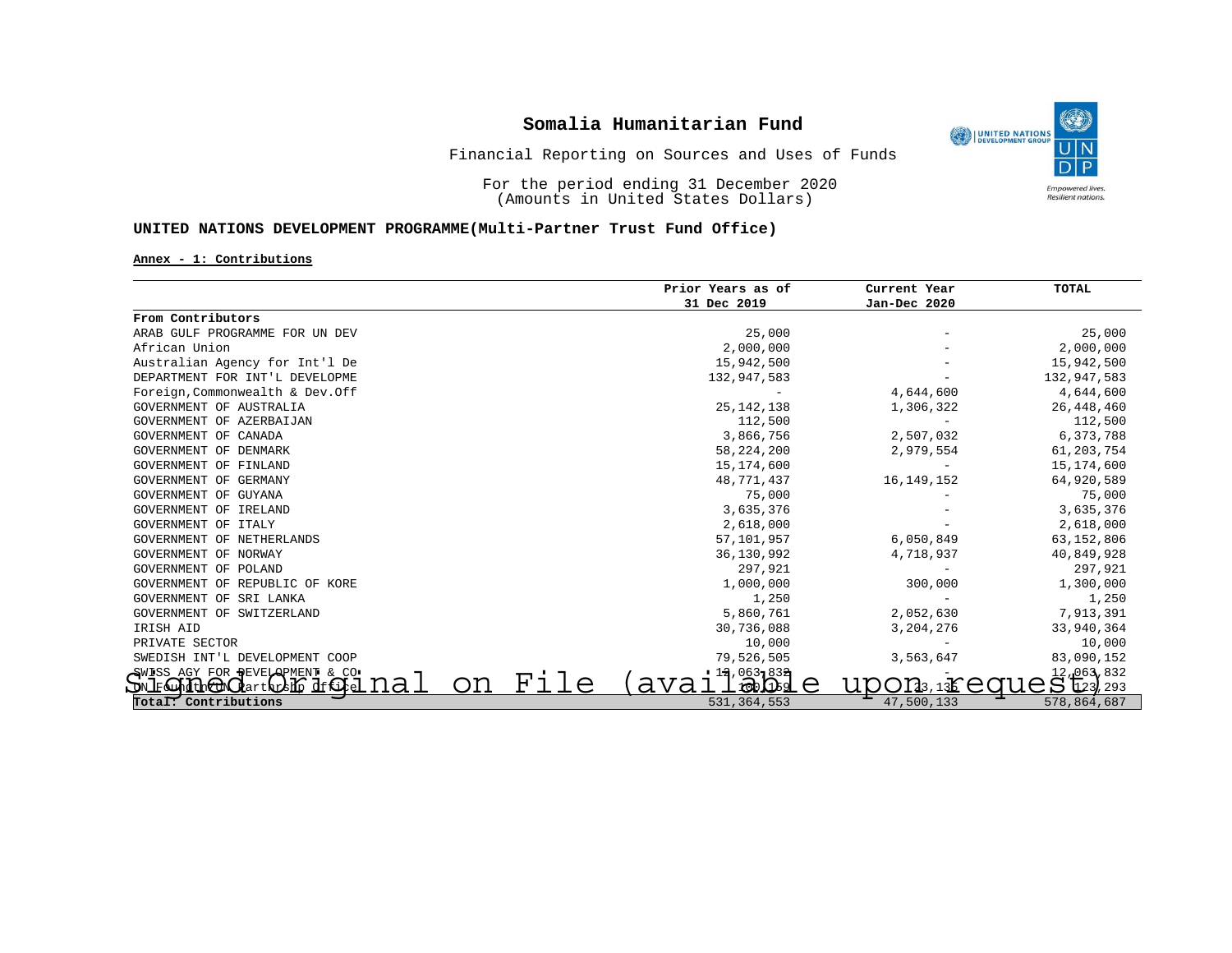

Financial Reporting on Sources and Uses of Funds

For the period ending 31 December 2020 (Amounts in United States Dollars)

#### **UNITED NATIONS DEVELOPMENT PROGRAMME(Multi-Partner Trust Fund Office)**

**Annex - 2: Transfers**

|                                | Prior Years as of | Current Year             | TOTAL         |
|--------------------------------|-------------------|--------------------------|---------------|
|                                | 31 Dec 2019       | Jan-Dec 2020             |               |
| To Participating Organizations |                   |                          |               |
| FAO                            | 19,040,902        | $\overline{\phantom{0}}$ | 19,040,902    |
| IOM                            | 6,243,082         | 2,562,280                | 8,805,362     |
| NGO/OCHA                       | 390, 457, 324     | 33,937,519               | 424,394,843   |
| OCHA                           | 13,854,341        | 2,043,643                | 15,897,984    |
| UNDP                           | 5,007,463         | 171,200                  | 5,178,663     |
| UNFPA                          | 5,100,583         | $\overline{\phantom{m}}$ | 5,100,583     |
| UNHABITAT                      | 854,224           | $\overline{\phantom{m}}$ | 854,224       |
| UNHCR                          | 8,218,911         | $\overline{\phantom{a}}$ | 8,218,911     |
| UNICEF                         | 32,429,568        | $\overline{\phantom{m}}$ | 32,429,568    |
| UNOPS                          | 2,985,573         | $\overline{\phantom{0}}$ | 2,985,573     |
| WFP                            | 32,573,641        | 1,999,981                | 34,573,623    |
| <b>WHO</b>                     | 11,787,253        | $\overline{\phantom{0}}$ | 11,787,253    |
| Total Transfers                | 528, 552, 865     | 40,714,624               | 569, 267, 489 |

# Signed Original on File (available upon request)